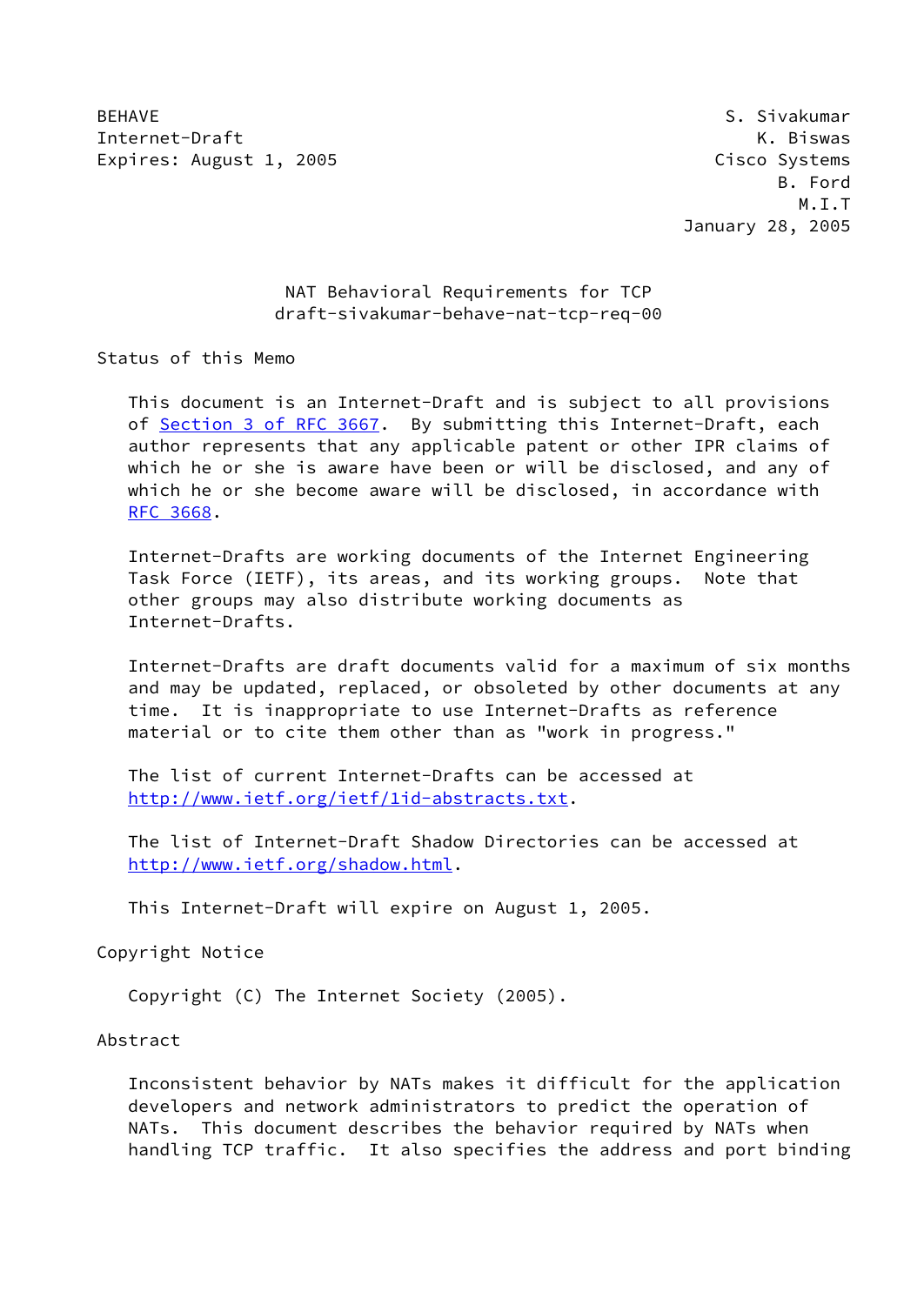Internet-Draft NAT Behavioral Requirements for TCP January 2005

 behavioral requirement, timeout aspects and adjusting the sequence numbers and the acknowledgement numbers when changing the payload length.

# Table of Contents

| 2.<br>Scope      |                                                                                           |  |  |  |  |  |
|------------------|-------------------------------------------------------------------------------------------|--|--|--|--|--|
| 3.               |                                                                                           |  |  |  |  |  |
| 3.1              |                                                                                           |  |  |  |  |  |
| 3.2              | NAT address and port binding $\frac{4}{5}$                                                |  |  |  |  |  |
|                  |                                                                                           |  |  |  |  |  |
|                  |                                                                                           |  |  |  |  |  |
| 3.5              | Processing IP fragments and TCP segments $\cdots$ $\cdots$ $\cdots$ $\cdots$              |  |  |  |  |  |
| 3.5.1            | IP Fragments handling $\ldots$ , 6                                                        |  |  |  |  |  |
|                  | $3.5.2$ TCP Segments handling $\frac{7}{2}$                                               |  |  |  |  |  |
| 3.6              | Adjusting Sequence Acknowledgement Numbers 8                                              |  |  |  |  |  |
| 3.7              | Handling of ICMP Error messages 10                                                        |  |  |  |  |  |
| $\overline{4}$ . | Security considerations $\ldots \ldots \ldots \ldots \ldots \ldots \ldots \underline{11}$ |  |  |  |  |  |
| $\overline{5}$ . | IANA Considerations $\ldots \ldots \ldots \ldots \ldots \ldots \ldots \underline{11}$     |  |  |  |  |  |
| 6.               |                                                                                           |  |  |  |  |  |
| $\mathbf{I}$ .   |                                                                                           |  |  |  |  |  |
| 8.               |                                                                                           |  |  |  |  |  |
| 8.1              |                                                                                           |  |  |  |  |  |
| 8.2              | Informative References 11                                                                 |  |  |  |  |  |
|                  |                                                                                           |  |  |  |  |  |
|                  | Intellectual Property and Copyright Statements 14                                         |  |  |  |  |  |
|                  |                                                                                           |  |  |  |  |  |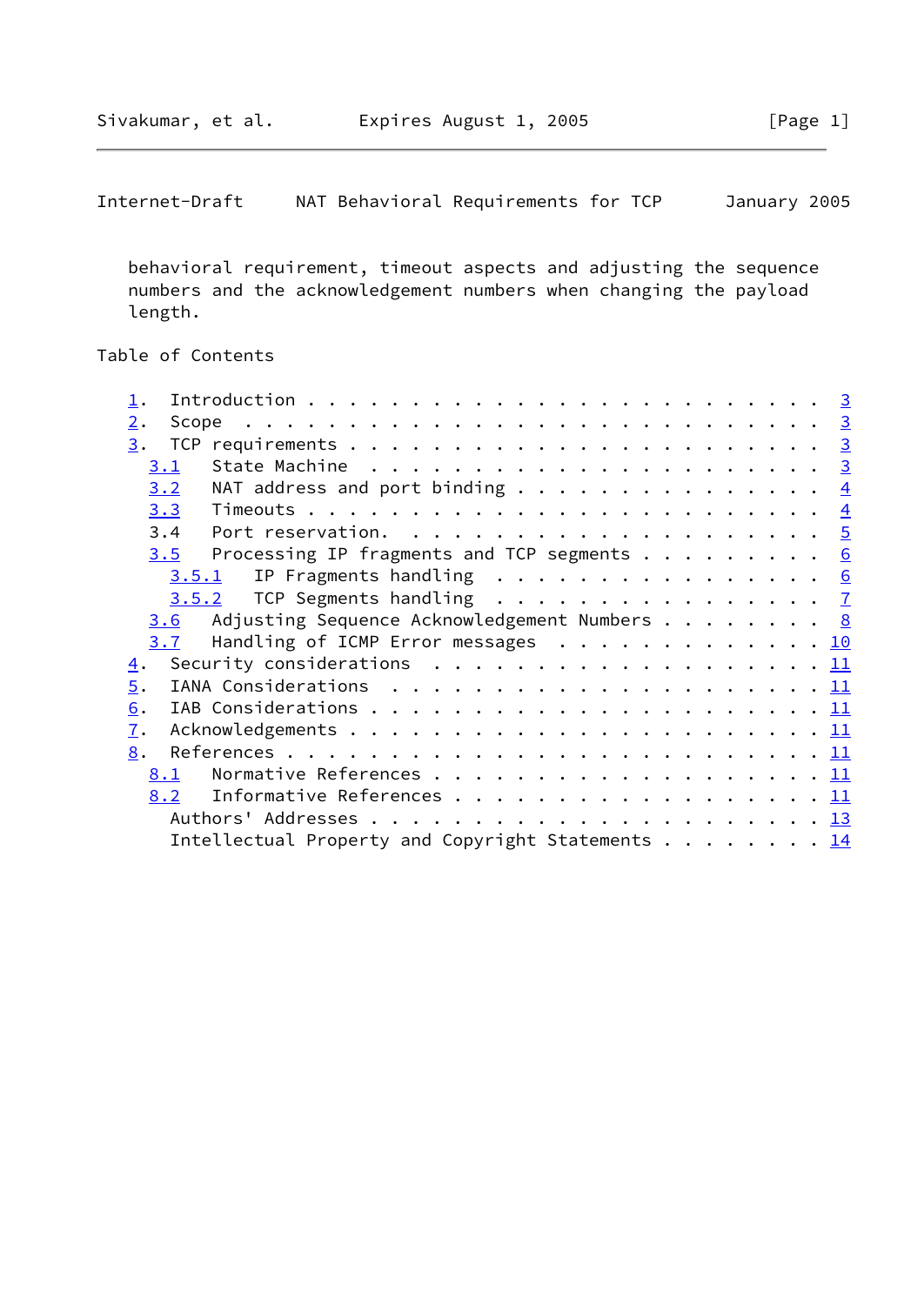Sivakumar, et al. 
Expires August 1, 2005

[Page 2]

<span id="page-2-1"></span>Internet-Draft NAT Behavioral Requirements for TCP January 2005

#### <span id="page-2-0"></span>[1](#page-2-0). Introduction

 A lot of issues caused by inconsistent NAT behavior are documented in [\[UDP-REQ](#page-13-1)]. Different NAT implementations behave differently when handling the TCP traffic streams. This document defines the required behavior of NATs when handling TCP traffic.

 NATs maintain various pieces of session information to translate the TCP streams correctly. NATs would have to run a state machine for TCP to keep track of the state changes. The state machines are predominantly used for controlling the different timers that are maintained by NAT. NATs should also keep track of the payload changes by upper layer ALGs in order to adjust the sequence numbers and acknowledgement numbers properly.

#### <span id="page-2-2"></span>[2](#page-2-2). Scope

 This document will focus specifically on issues that relates to TCP. This document will refer to [\[UDP-REQ](#page-13-1)] for all the common NAT behavioral issues and requirements. Application Layer Gateways (ALGs) are out of scope for this document. This document will not propose any solution but will define only the requirements of NAT when handling TCP.

## <span id="page-2-3"></span>[3](#page-2-3). TCP requirements

 The behavioral requirements of NAT when processing TCP packets are described in this section.

#### <span id="page-2-4"></span>[3.1](#page-2-4) State Machine

 NATs maintain a database of active TCP sessions flowing across the NAT. Each session in the NAT's database has an associated state machine that dynamically tracks the state of the TCP session from the perspective of the NAT. The NAT creates a database entry for a new session, and starts the TCP state machine for that session, when it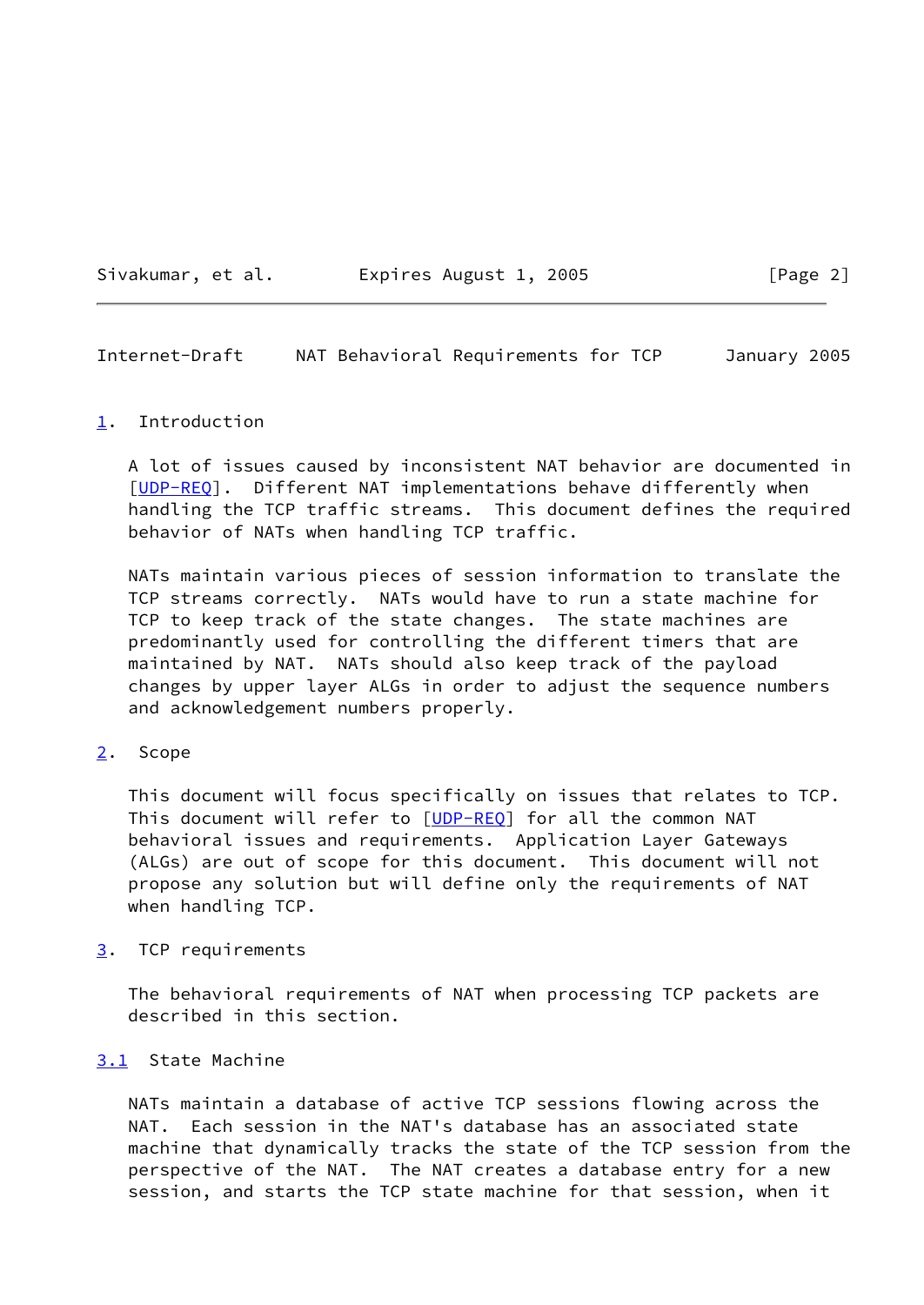forwards the first SYN packet for that session across the NAT. The NAT's TCP state machine transitions from the "active" to the "closed" state when the NAT observes a FIN/FIN ACK sequence, representing graceful shutdown reached cooperatively by both endpoints, or when the NAT observes a RST from either endpoint, representing a non-graceful connection reset forced by one endpoint. Finally, the NAT deletes its database entry for the session some time after the state machine enters the "closed" state, depending on the timeouts described below.

 In addition to this basic state information, many NATs also record information about the TCP sequence numbers and the acknowledgment

| Sivakumar, et al. | Expires August 1, 2005 | [Page 3] |
|-------------------|------------------------|----------|
|-------------------|------------------------|----------|

<span id="page-3-1"></span>Internet-Draft NAT Behavioral Requirements for TCP January 2005

 numbers they observe in the TCP packets flowing across the NAT. If the NAT contains built-in ALGs that can change the payload length of TCP packets, effectively inserting or removing bytes from the TCP stream in one or both directions, then the NAT MUST adjust the sequence numbers in all subsequent packets exchanged in either direction to reflect these inserted or removed bytes.

 NATs also use the state machine information associated with a TCP session in order to filter packets arriving from the external realm toward the internal realm. Unless specifically configured to do otherwise, any SYN packets originating from the external realm will be filtered out by the NAT if the NAT's database contains no entry for that session. This behavior reflects the standard firewall policy of rejecting all "unsolicited incoming connection attempts" by default. NATs that implement a state machine for keeping track of the TCP streams are referred to as State Aware NAT (abbreviated SM = YES).

A NAT SHOULD be SM=YES.

# <span id="page-3-0"></span>[3.2](#page-3-0) NAT address and port binding

 The address and port binding requirements remain the same as the requirements described in [[UDP-REQ](#page-13-1)].

#### <span id="page-3-2"></span>[3.3](#page-3-2) Timeouts

 NATs maintain different types of timeouts for the TCP sessions. These timeouts apply to the different states of the TCP state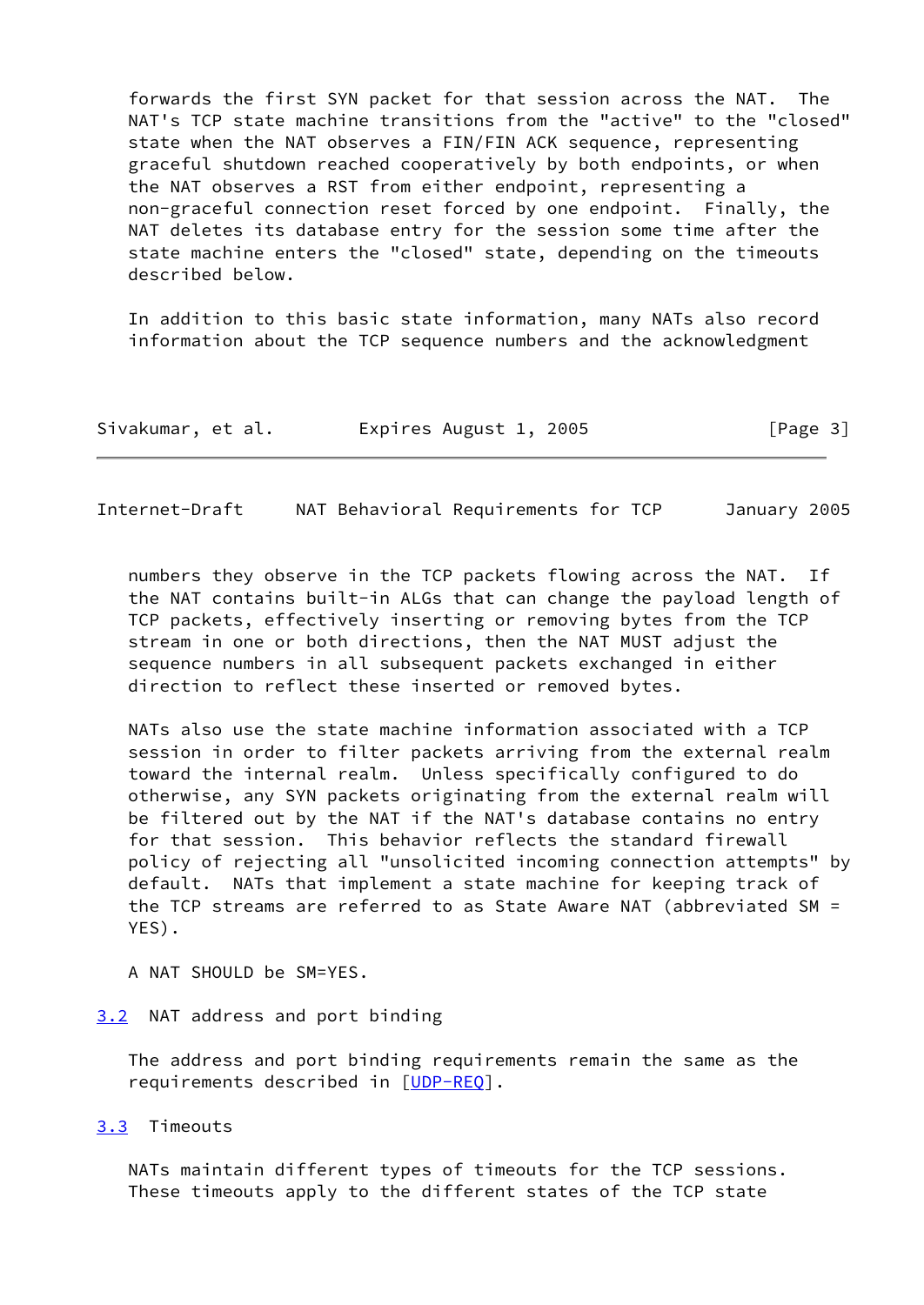machine.

 $*$  The NAT's SYN timer has a relatively short timeout, and helps to protect the NAT (and, potentially, the hosts behind the NAT) from SYN flood attacks. The SYN timeout starts when the NAT observes the first SYN on a new session, and is cancelled when the NAT receives an ACK for that SYN from the opposite endpoint, indicating that legitimate two-way communication is taking place.

 \* The NAT's session timer is a relatively long timeout, and ensures that the NAT is eventually able to delete database entries for formerly-active TCP sessions on which both endpoints have silently ceased communication without either closing or resetting the connection. The NAT's session timer starts when the TCP session enters the active, "fully-open" state (typically at the same time its SYN timer is cancelled), and the session timer MUST be reset whenever the NAT observes an outbound packet from the internal realm to the external realm. Inbound packets SHOULD NOT cause the NAT to reset its session timer.

| Sivakumar, et al. | Expires August 1, 2005 | [Page 4] |
|-------------------|------------------------|----------|
|-------------------|------------------------|----------|

<span id="page-4-0"></span>Internet-Draft NAT Behavioral Requirements for TCP January 2005

When the NAT's session timer expires, it SHOULD NOT immediately delete its database entry for the session, since TCP sessions are legitimately allowed to go idle for arbitrary lengths of time with no exchanged traffic. Instead, the NAT SHOULD enter a special "probe" state, in which it sends TCP keep-alive packets to the internal endpoint, using the technique described in section  $4.2.3.6$  of  $[HOST]$  $[HOST]$ , in order to detect whether the internal endpoint still considers the connection to be open. If the NAT receives an ACK or other traffic from the internal endpoint, it resets the session timer and re-enters the "active" state. If the NAT receives a RST from the internal endpoint, it enters the "closed" state and starts the close timer as described below. If the NAT receives no response from the internal endpoint after sending several keep-alive packets, the NAT assumes that the internal endpoint is dead and again enters the "closed" state.

 $*$  The NAT's close timer is a relatively short timeout that ensures that the ACKs for the final FINs on a gracefully-closed TCP session have a chance to propagate in both directions, and also to allow time for either endpoint to re-open a recently closed or reset TCP session if desired. The NAT starts the close timer after it observes a FIN packet in each direction, or after it observes an RST from either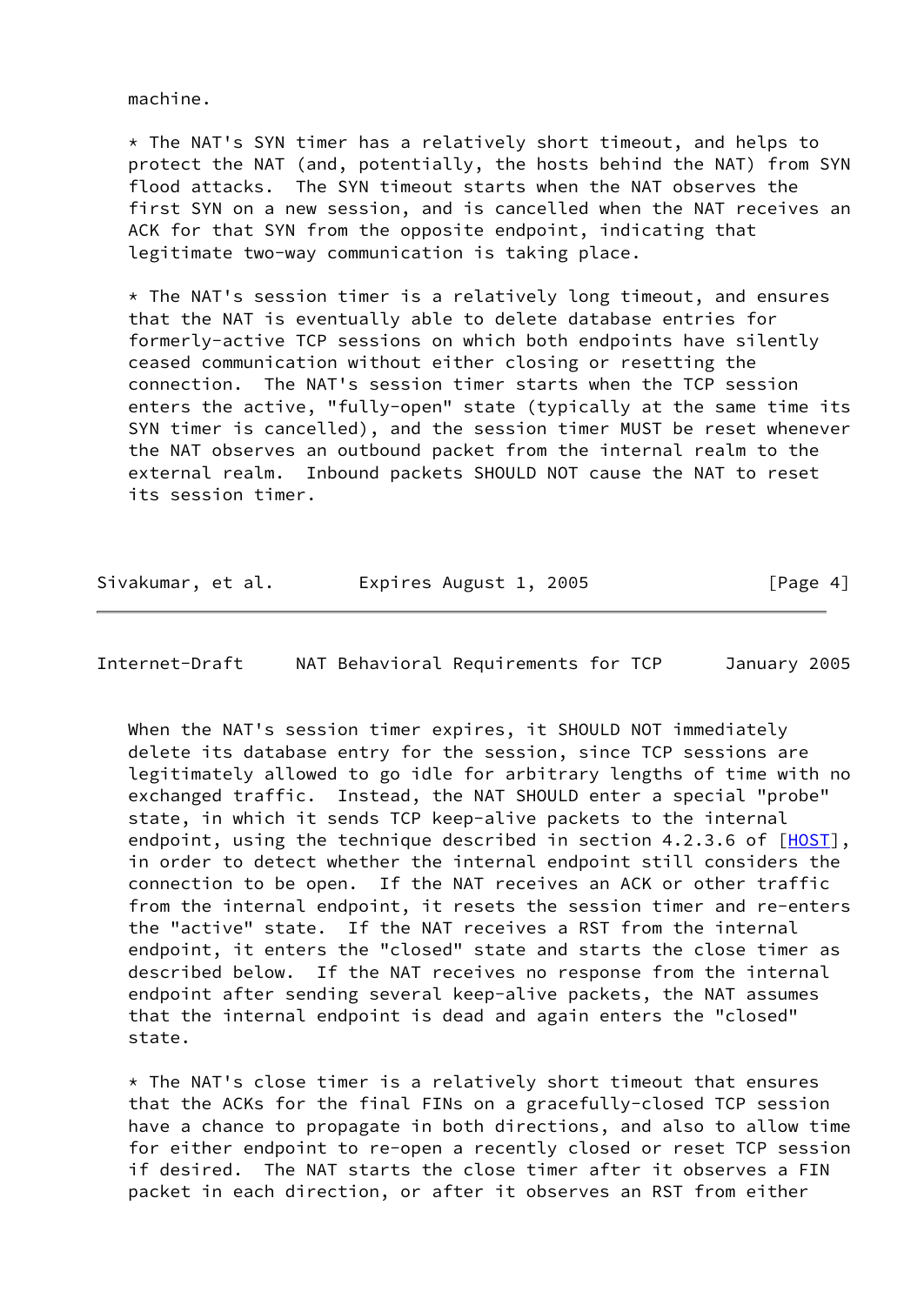endpoint. If a new SYN packet arrives from either endpoint before the close timer expires, the NAT re-enters the active, "half-open" state & re-starts the SYN timer as described above. Otherwise, once the close timer expires the NAT is free to delete its database entry and release all resources allocated to the session.

The following requirements apply to the NAT's timeouts:

 A NAT MUST have a SYN timer so that the box is not prone to SYN attacks. The SYN timeout value MUST be configurable, and SHOULD default to at least 30 seconds and no more than 60 seconds.

 A NAT MUST have a session timeout. The NAT's session timeout MUST be configurable. The session timeout MUST by default be at least 60 minutes if the NAT uses TCP keep-alives to probe the session after the session timeout expires, and the session timeout MUST by default be atleast 120 minutes if the NAT just silently deletes the database entry for the session after the session timeout expires.

 A NAT MUST have a close timeout. NAT MAY have separate timeouts for session close due to FIN versus RST. NAT's close timeouts MUST be at least 2xMSL, or 60 seconds.

<span id="page-5-1"></span>[3.4](#page-5-1) Port reservation.

The TCP port space associated with a NAT's own IP addresses,

| Sivakumar, et al. | Expires August 1, 2005 | [Page 5] |
|-------------------|------------------------|----------|
|-------------------|------------------------|----------|

<span id="page-5-0"></span>Internet-Draft NAT Behavioral Requirements for TCP January 2005

 particularly its IP addresses on the external network side, are commonly shared between two separate functions:

1. TCP endpoints for address and port translated sessions

2. TCP endpoints for applications residing on the NAT device

 The first function results in port reservation for address-translated client sessions. The second function results in port reservation due to applications running on the NAT device itself. Examples of such applications include: a web-based externally accessible management interface, or a port forwarding application that has a predefined binding. Many NATs are actually general-purpose network hosts that also run ordinary TCP-based applications as well. Even dedicated NAT middleboxes often provide remote management functionality, requiring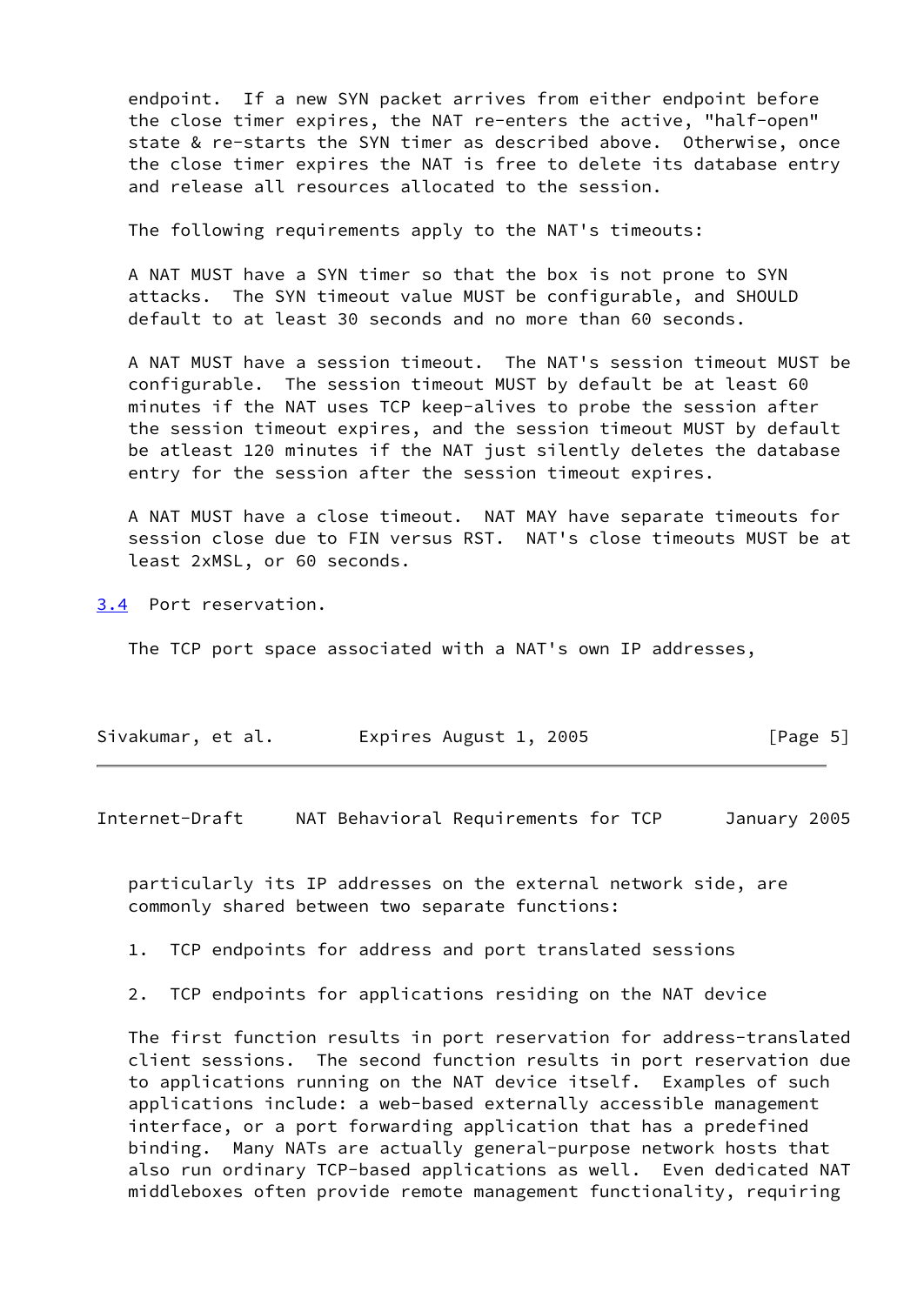communication between external hosts and applications on the NAT itself. The resulting sharing of the NAT's TCP port space between address-translation sessions and local applications creates a potential for resource contention.

 NATs MUST NOT use a single TCP port for both address-translated sessions and local application sessions at the same time. NATs MAY dynamically re-assign a TCP port from one function to the other on demand, but only after any previous TCP sessions involving that port have become inactive.

<span id="page-6-0"></span>[3.5](#page-6-0) Processing IP fragments and TCP segments

 This section describes how a NAT is recommended to behave with regards to handling IP fragments and TCP segments. There are 2 scenarios which can cause fragmentation/segmentation:

 1. The MTU of the link can be as such as to cause the IP packets to be fragmented

 2. The TCP stack at the either end-point can have the TCP MSS set to value lower than the application payload size which will cause the packets to be TCP segmented.

<span id="page-6-1"></span>[3.5.1](#page-6-1) IP Fragments handling

 A NAT may receive a fragmented TCP packet. The following section is provided from [[UDP-REQ](#page-13-1)] for completeness.

 The IP packet containing the TCP header could arrive first or last depending of various conditions. NAT that is capable only of receiving TCP fragments in order (that is, with the TCP header in the first packet) and forwarding each of the fragments to the internal

| Sivakumar, et al. | Expires August 1, 2005 | [Page 6] |
|-------------------|------------------------|----------|
|-------------------|------------------------|----------|

<span id="page-6-2"></span>Internet-Draft NAT Behavioral Requirements for TCP January 2005

host is described as Received Fragments Ordered (abbreviated RF=O).

 NAT that is capable of receiving TCP fragments in or out of order and forwarding the individual packets (or a reassembled packet) to the internal host is referred to as Receive Fragments Out of Order (abbreviated RF=OO).

A NAT that is neither of these is referred to as Receive Fragments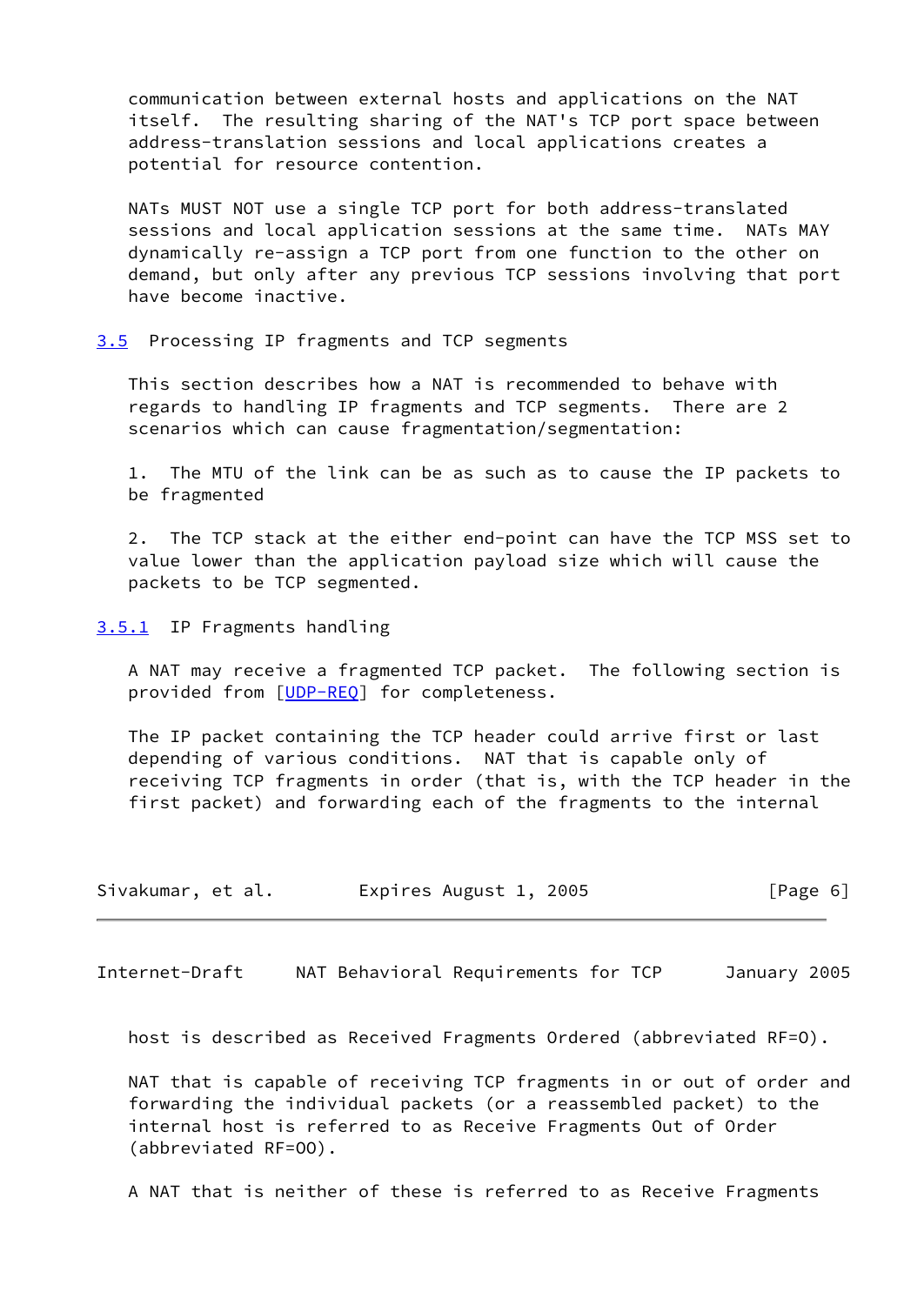None (abbreviated RF=N).

NAT MUST support RF=O or RF=OO. NAT MAY support RF=OO.

<span id="page-7-0"></span>[3.5.2](#page-7-0) TCP Segments handling

 A NAT may receive a TCP segmented packet. The following diagram explains this:



 Say the application layer is sending data with size = 600. Since the MTU is 1500 this should not be an issue with respect to IP fragmentations, but this packet will still be TCP segmented. The following 2 TCP segments might appear on the wire:

 TCP Segment 1: +------------------------------+------------------------+----------+ |IP[Frag-offset=0,More-flags =0|TCP hdr[Payload-Len=536]|Appl-data1| +------------------------------+------------------------+----------+ TCP Segment 2: +------------------------------+------------------------+----------+ |IP[Frag-offset=0,More-flags =0|TCP hdr[Payload-Len=64] |Appl-data2| +------------------------------+------------------------+----------+

Sivakumar, et al. 
Expires August 1, 2005

[Page 7]

<span id="page-7-1"></span>Internet-Draft NAT Behavioral Requirements for TCP January 2005

There are 2 scenarios :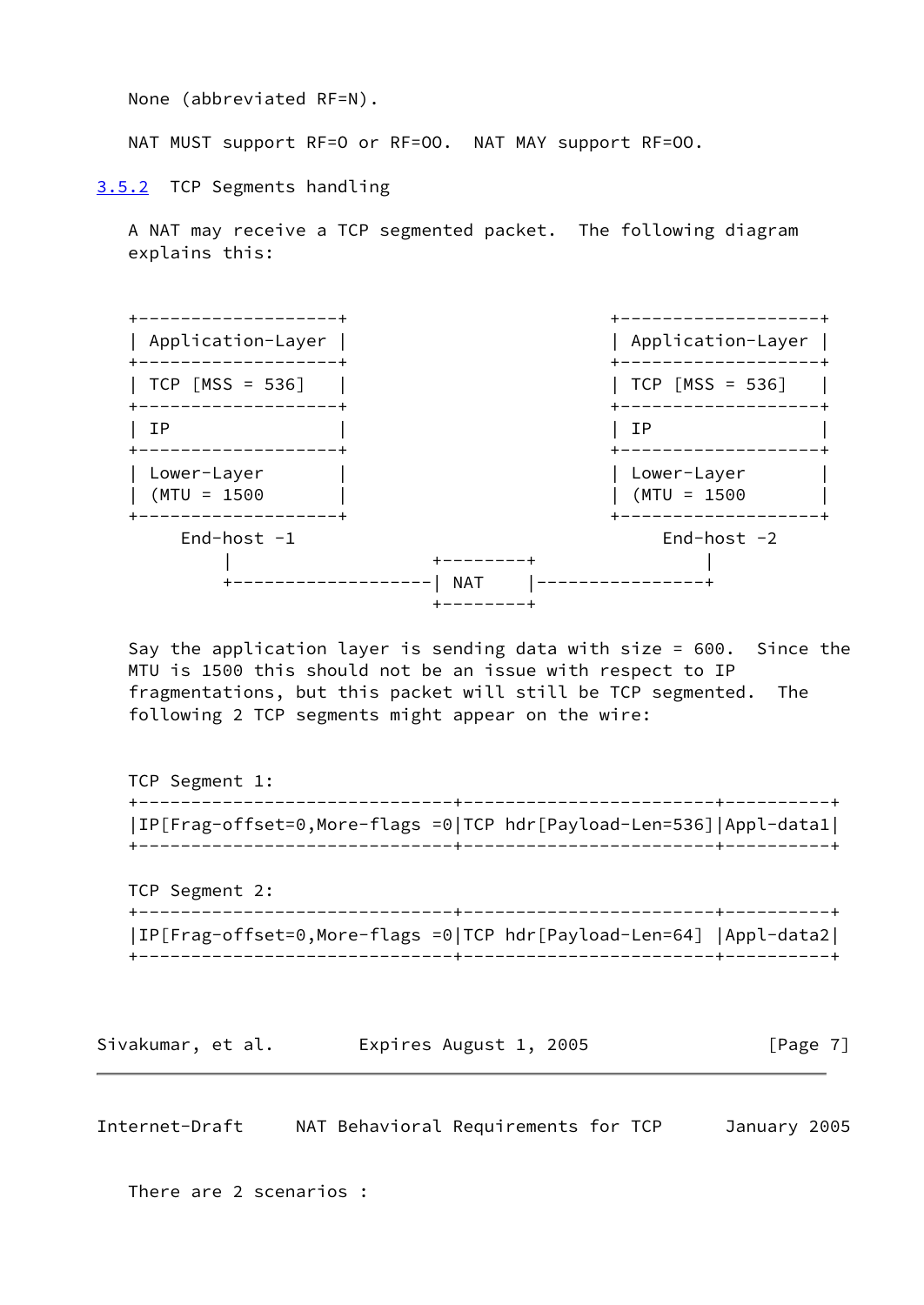- 1. The TCP segments are received by NAT, in-order
- 2. The TCP segments are received by NAT, out-of-order

 For out-of-order segments, if the NAT has the intelligence to process the application-payload, it should be able to figure out the out-of-order TCP segments and enforce some queueing mechanism such that when the prior segment is received it SHOULD reassemble the TCP segments and proceed with the application-payload processing. In addition it SHOULD send a TCP ACK for getting subsequent TCP segments from the endpoint.

 For in-order segments, the application has to provide the length of data. In such cases the NAT has to enforce the same queuening mechanism as mentioned above and reassemble the TCP segments and proceed for its processing. This applies only for application which has the support for providing the length in the application-data.

 NATs that behave as described in this section are refered to as "Support Segmentation Yes" (abbreviated SS=Y). NATs that do not support any of the above are called "Support Segmentation none" (abbreviated SS=N).

 If a NAT is doing application-payload processing it SHOULD support  $SS=Y$ .

<span id="page-8-0"></span>[3.6](#page-8-0) Adjusting Sequence Acknowledgement Numbers

 A NAT might modify the TCP data carrying the application-payload resulting in the TCP data to increase or decrease in size. As a result of this the NAT is expected change/remember the sequence/ acknowledgement number in the TCP header and save this information along with the delta of change, in the NAT entry associated with this particular packet flow so that subsequent TCP packets of this flow are adjusted accordingly.

 If a NAT receives a particular type of TCP payload for which it is capable/enabled to do a deep packet inspection it is expected to create a NAT entry with the full flow information irrespective of the type of NAT configuration, and save the [seq, ack, delta] associated with the TCP flow. It may chose to store any other additional information.

For eg: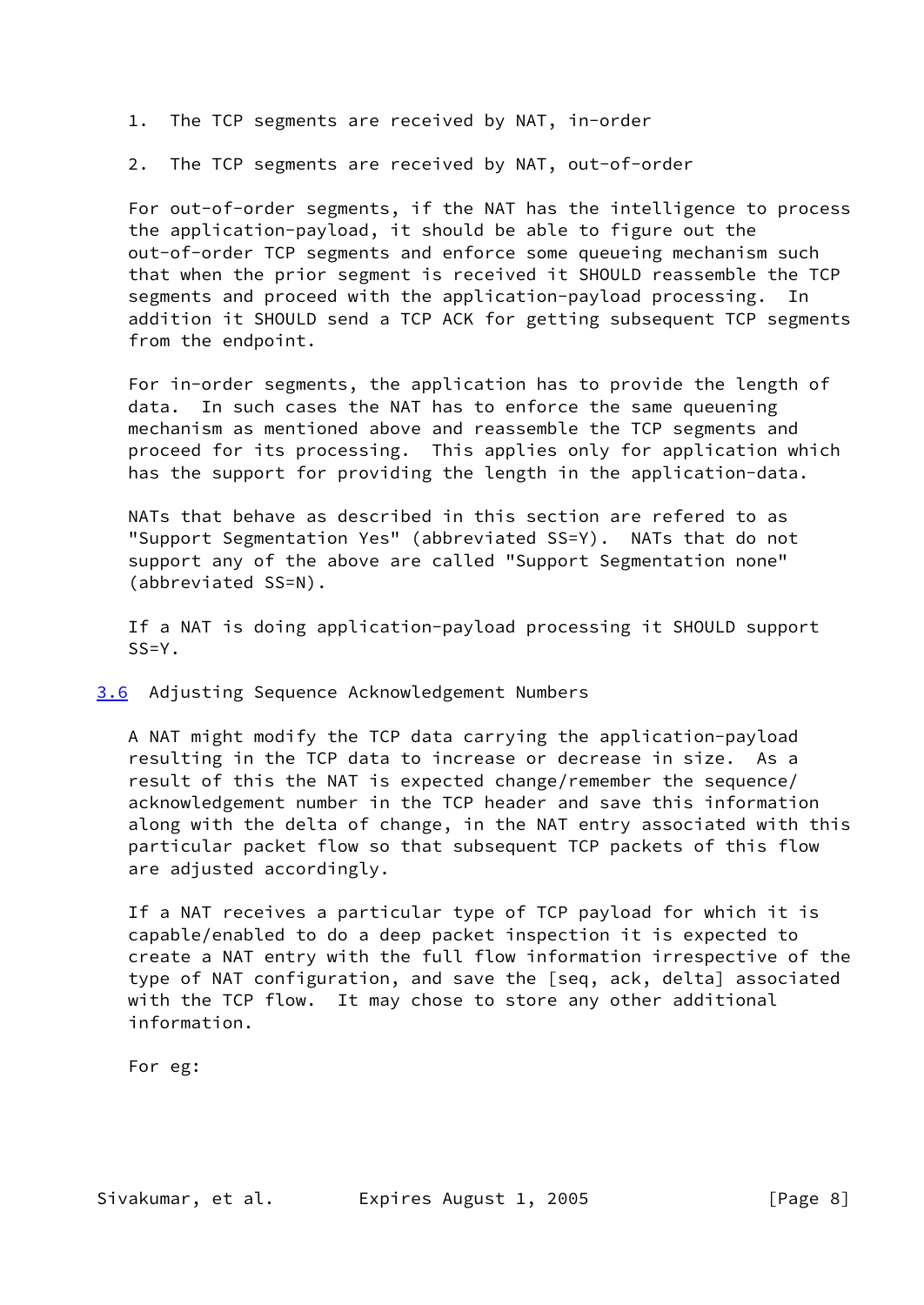





 Say the NAT is configured to do NAT and not PAT, meaning it is configured to do 1:1 translation say (A->A'). In such cases most NATs will create a simple NAT entry in the database to optimize on the memory or otherwise, and not create one with the full flow information.

 So when A is sending a TCP flow to B & to C and the NAT does not have the intelligence to do a deep packet inspection for this TCP payload, then the NAT can chose to create just the following entry in the NAT database.

| Prt L-Addr L-Port G-Addr G-Port Dest Addr  Dest Port |  |  |  |
|------------------------------------------------------|--|--|--|
| -  A  -  A  -  -  -  -                               |  |  |  |

 Where L-Addr/Port are the internal address/port of the Host, G-Addr/ port are the NAT Translated address/port.

 But if A sends TCP traffic for which the NAT can do deep packet inspection and thereby possibly change the TCP payload-data-length, then the NAT SHOULD create entries with full flow information with the information about the [seq, ack,delta].

|       |   |                |   | Prt L-Addr L-Port G-Addr G-Port Dest Addr  Dest Port |                          |
|-------|---|----------------|---|------------------------------------------------------|--------------------------|
| TCP A | D | $\overline{A}$ | в |                                                      | [seq,<br>ack,<br>delta]' |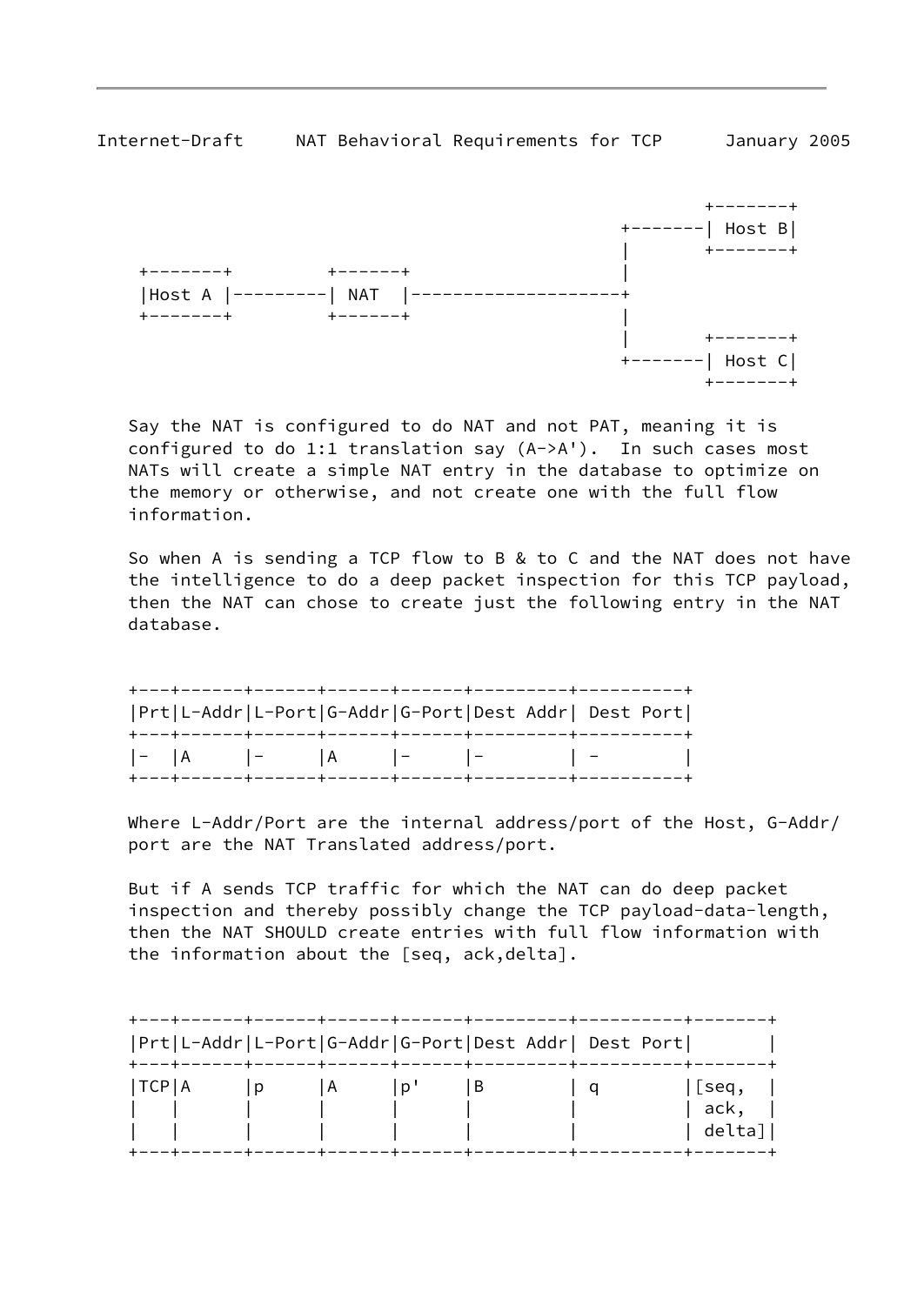Say for example the NAT is not doing so and the TCP sessions from A->B and A->C are not differentiable then the subsequent TCP flows'

Sivakumar, et al. 
Expires August 1, 2005

[Page 9]

<span id="page-10-1"></span>Internet-Draft NAT Behavioral Requirements for TCP January 2005

sequence/acknowledgement number-fixups will be incorrect.

 NATs that operate as described in this section are described as "Supports Seq/Ack Delta Adjustment" (abbreviated SDA=S). NATs that do not operate in this mode are described as "Supports Seq/Ack Delta Adjustment none" (abbreviated SDA=N). NATs MAY chose to be SDA=N for TCP flows for which it does not do deep packet inspection but SHOULD do SDA=S for the ones it does.

A NAT SHOULD support SDA=S.

<span id="page-10-0"></span>[3.7](#page-10-0) Handling of ICMP Error messages

In addition to what has been described in [[UDP-REQ](#page-13-1)] with respect to handling ICMP Error-messages, a NAT is expected to do a fixup of the embedded TCP payload in the ICMP Error message. As a result the ICMP Error message will correctly communicate the proper address/port information to the TCP stack on endpoint which can associate it with its internal data-structures and act accordingly.

For eg:

 +-------+ +---------+ +--------+ |Host A | ---------|NAT |----------| Host B | +-------+ +---------+ +--------+

Say A sends a TCP packet via NAT to Host B  $(A, p) \rightarrow (B, p)$ . NAT changes the source address/port of the TCP header to say (A',p'). For some reason the B sends back an ICMP Error message back towards A'. This ICMP Error message will contain part of the TCP header. The NAT is expected to not only modify the ICMP header but look into the TCP payload in the ICMP Error message and modify the TCP header accordingly so that when the ICMP Error is processed by the stack on A, it is able to correctly co-relate with its internal data-structures and act accordingly.

NATs that operate as described in this section are described as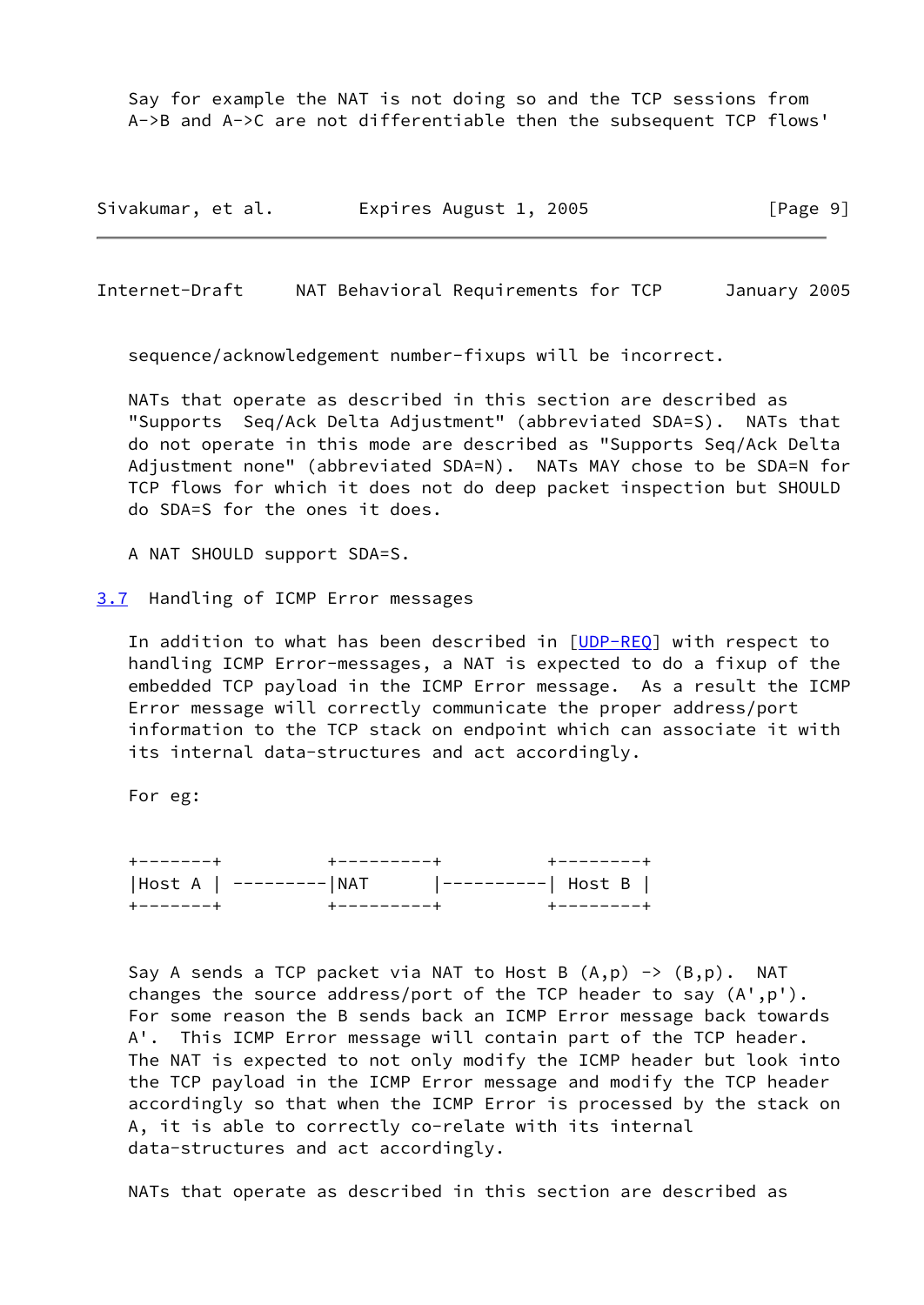"Supports ICMP Fixup Yes" (abbreviated SIF=Y).

 NATs that do not are described as "Supports ICMP Fixup No" (abbreviated SIF=N).

A NAT SHOULD support SIF=Y.

Sivakumar, et al. 
Expires August 1, 2005

[Page 10]

<span id="page-11-1"></span>Internet-Draft NAT Behavioral Requirements for TCP January 2005

<span id="page-11-0"></span>[4](#page-11-0). Security considerations

 NATs are often deployed to achieve security goals. Most of the recommendations and requirements in this document do not affect the security properties of these devices, but a few of them do have security implications and are discussed in this section.

 When a fragmented packet is received from the external side and the packets are out of order so that the initial fragment does not arrive first, many systems simply discard the out of order packets.

 Moreover, since some networks deliver small packets ahead of large ones, there can be many out of order fragments. NATs that are capable of delivering these out of order packets are possible but they need to store the out of order fragments, which can open up a DoS opportunity. Fragmentation has been a tool used in many attacks, some involving passing fragmented packets through NATs and others involving DoS attacks based on the state needed to reassemble the fragments. NAT implementers SHOULD be aware of [\[TINY](#page-13-2)] and [[FRAG\]](#page-12-4)

<span id="page-11-2"></span>[5](#page-11-2). IANA Considerations

There are no IANA considerations.

<span id="page-11-3"></span>[6](#page-11-3). IAB Considerations

There are no IAB considerations.

<span id="page-11-4"></span>[7](#page-11-4). Acknowledgements

 The authors would like to thank Cullen Jennings & Nagendra Modadugu for their review comments.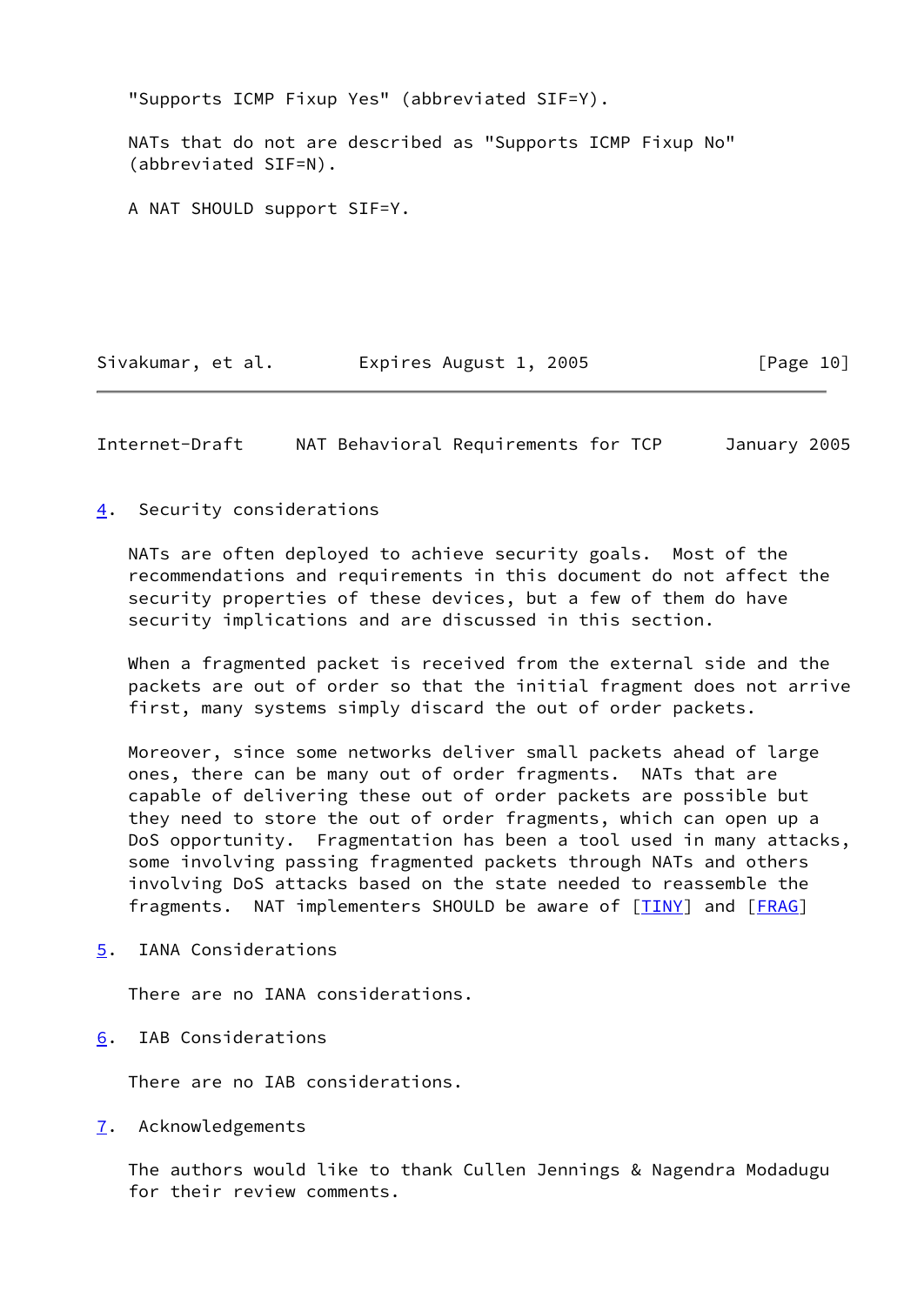#### <span id="page-12-0"></span>[8](#page-12-0). References

- <span id="page-12-1"></span>[8.1](#page-12-1) Normative References
	- [KEYWRD] Bradner, S., "Key words for use in RFCs to Indicate Requirement Levels", [RFC 2119,](https://datatracker.ietf.org/doc/pdf/rfc2119) [BCP 14](https://datatracker.ietf.org/doc/pdf/bcp14), March 1997.
	- [UNSAF] Daigle, L. and IAB, "IAB Considerations for Unilateral Self-Address Fixing (UNSAF) Across Network Address Translation", [RFC 3424](https://datatracker.ietf.org/doc/pdf/rfc3424), November 2002.
- <span id="page-12-2"></span>[8.2](#page-12-2) Informative References
	- [ASND] Reynolds, J. and J. Postel, "Assigned numbers", [RFC 923](https://datatracker.ietf.org/doc/pdf/rfc923), October 1984.

| Sivakumar, et al. | Expires August 1, 2005 | [Page 11] |
|-------------------|------------------------|-----------|
|-------------------|------------------------|-----------|

Internet-Draft NAT Behavioral Requirements for TCP January 2005

- <span id="page-12-4"></span> [FRAG] Ziemba, G. and D. Reed, "Security Considerations for IP Fragment Filtering", [RFC 1858](https://datatracker.ietf.org/doc/pdf/rfc1858), October 1995.
- [H323] "Packet-based Multimedia Communications Systems, ITU-T Recommendation H.323", July 2003.
- <span id="page-12-3"></span> [HOST] Braden, R., "Requirements for Internet-Hosts - Communication Layers", [RFC 1122](https://datatracker.ietf.org/doc/pdf/rfc1122), October 1998.
- [ICE] Rosenberg, J., "Interactive Connectivity Establishment (ICE): A Methodology for Network Address Translator (NAT) Traversal for the Session Initiation Protocol (SIP) [draft-ietf-mmusic-ice-02](https://datatracker.ietf.org/doc/pdf/draft-ietf-mmusic-ice-02) (work in progress)", RFC , July 2004.
- [ICMP] Postel, J., "Internet Control Message Protocol", [RFC 792,](https://datatracker.ietf.org/doc/pdf/rfc792) September 1981.
- [NAT-1] Srisuresh, P. and K. Egevang, "Traditional IP Network Address Translator (Traditional NAT)", [RFC 3022,](https://datatracker.ietf.org/doc/pdf/rfc3022) January 2001.
- [NAT-2] Srisuresh, P. and M. Holdrege, "IP Network Address Translator (NAT) Terminology and Considerations", [RFC 2663,](https://datatracker.ietf.org/doc/pdf/rfc2663) August 1999.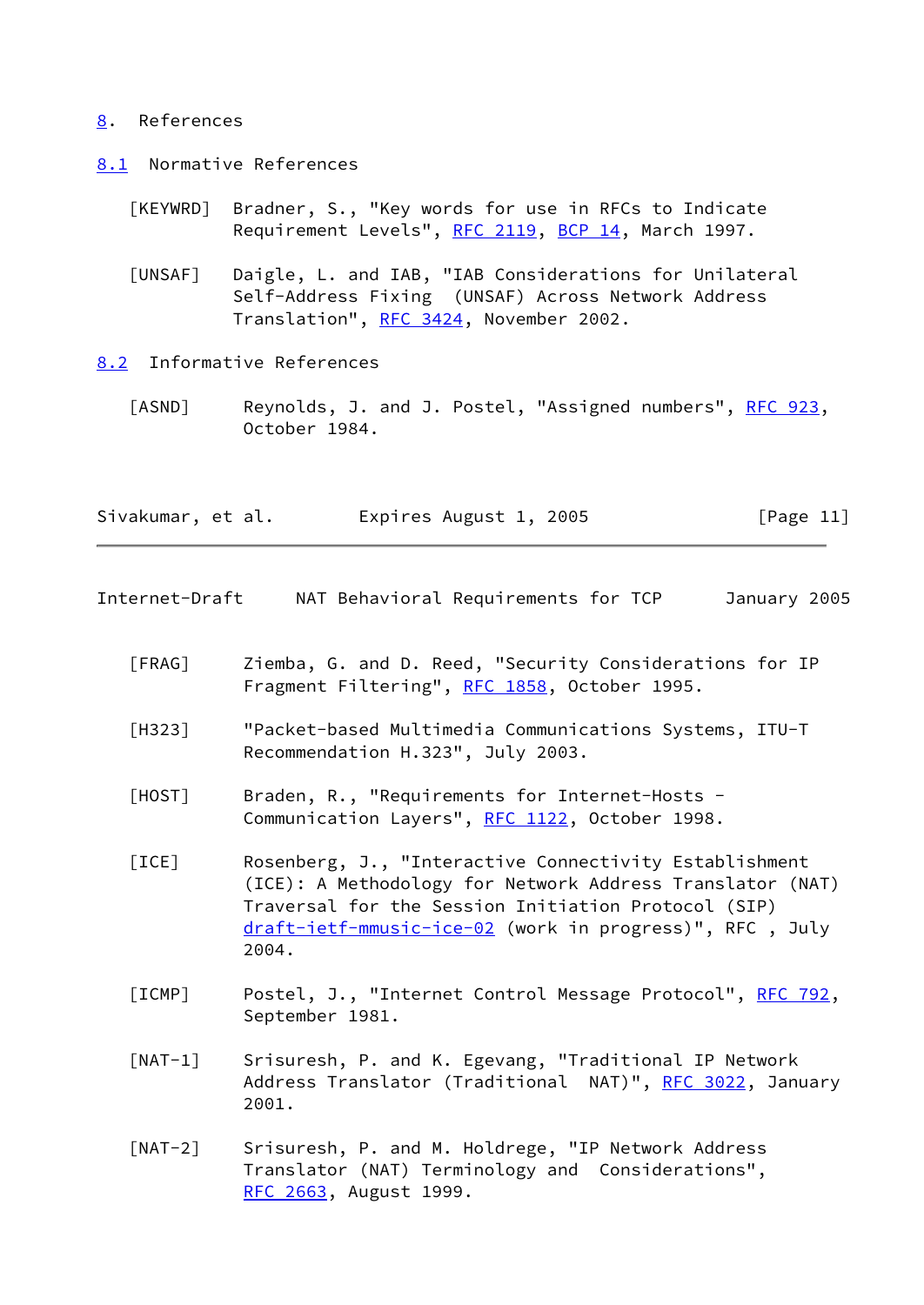- [NAT-3] Holdrege, M. and P. Srisuresh, "Protocol Complications with the IP Network Address Translator", [RFC 3027](https://datatracker.ietf.org/doc/pdf/rfc3027), January 2001.
- [P2P-1] Ford, B., Srisuresh, P. and D. Kegel, "Peer-to-Peer(P2P) communication across Network Address Translators(NATs) [draft-ford-midcom-p2p-03](https://datatracker.ietf.org/doc/pdf/draft-ford-midcom-p2p-03) (work in progress)", June 2004.
- [P2P-2] Ford, B. and D. Andersen, "Nat Check Web Site: [http://midcom-p2p.sourceforge.](http://midcom-p2p.sourceforge)net", June 2004.
- [RTP] Schulzrinne, H., Casner, S., Frederick, R. and V. Jacobson, "RTP: A Transport Protocol for Real-Time Applications", [RFC 3550](https://datatracker.ietf.org/doc/pdf/rfc3550), July 2003.
- [SIP] Rosenberg, J., Schulzrinne,, H., Camarillo, G., Johnston, A., Peterson, J., Sparks, R., Handley, M. and E. Schooler, "SIP: Session Initiation Protocol", [RFC 3261,](https://datatracker.ietf.org/doc/pdf/rfc3261) June 2002.
- [STUN-1] Rosenbert, J., Weinberger, J., Huitema, C. and R. Mahy, "STUN - Simple Traversal of User Datagram Protocol (UDP) Through Network Address Translators (NATs)", [RFC 3489](https://datatracker.ietf.org/doc/pdf/rfc3489),

| Sivakumar, et al. | Expires August 1, 2005 | [Page 12] |
|-------------------|------------------------|-----------|
|-------------------|------------------------|-----------|

<span id="page-13-0"></span>Internet-Draft NAT Behavioral Requirements for TCP January 2005

March 2003.

- [STUN-2] Jennings, C., "NAT Classification Results using STUN, [draft-jennings-midcom-stun-results-01](https://datatracker.ietf.org/doc/pdf/draft-jennings-midcom-stun-results-01) (work in progress)", July 2004.
- <span id="page-13-2"></span> [TINY] Miller, I., "Protection Against a Variant of the Tiny Fragment Attack", [RFC 3128](https://datatracker.ietf.org/doc/pdf/rfc3128), June 2001.
- <span id="page-13-1"></span> [UDP-REQ] Audet, F. and C. Jennings, "NAT Behavioral Requirements for Unicast UDP, [draft-ietf-behave-nat-00.txt](https://datatracker.ietf.org/doc/pdf/draft-ietf-behave-nat-00.txt) (work-in-progress)", January 2005.
- [V4-REQ] Baker, F., "Requirements for IP Version 4 Routers", [RFC 1812,](https://datatracker.ietf.org/doc/pdf/rfc1812) June 1995.

Authors' Addresses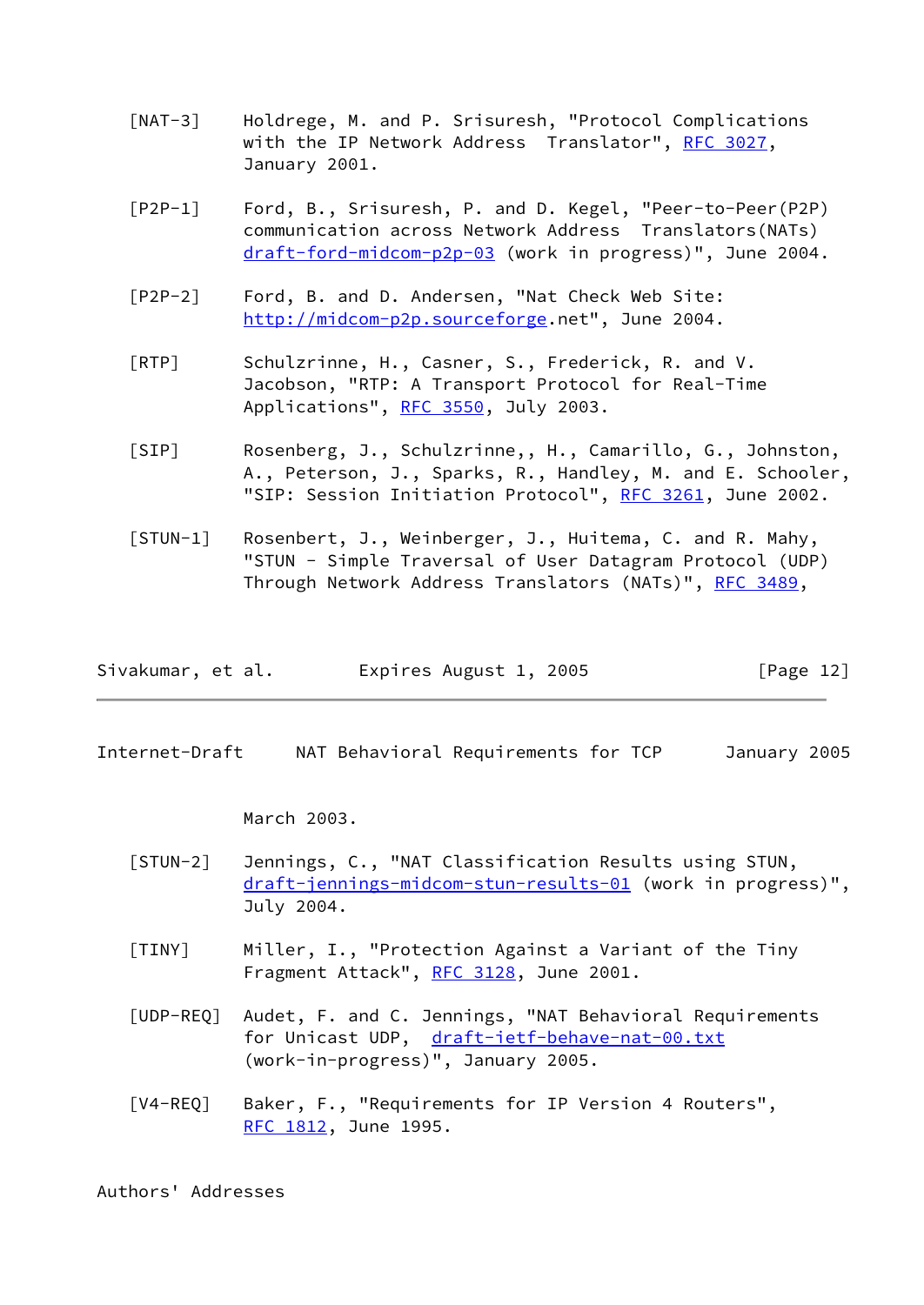Senthil Sivakumar Cisco Systems, Inc. 170 West Tasman Dr. San Jose, CA 95134 USA Phone: Email: ssenthil@cisco.com Kaushik Biswas Cisco Systems, Inc. 170 West Tasman Dr. San Jose, CA 95134 USA Phone: +1 408 525 5134 Email: kbiswas@cisco.com Bryan Ford M.I.T. Laboratory for Computer Science 77 Massachusetts Ave. Cambridge, MA 02139 USA Phone: 1-617-253-5261 Email: baford@mit.edu Sivakumar, et al. Expires August 1, 2005 [Page 13]

<span id="page-14-0"></span>Internet-Draft NAT Behavioral Requirements for TCP January 2005

Intellectual Property Statement

 The IETF takes no position regarding the validity or scope of any Intellectual Property Rights or other rights that might be claimed to pertain to the implementation or use of the technology described in this document or the extent to which any license under such rights might or might not be available; nor does it represent that it has made any independent effort to identify any such rights. Information on the procedures with respect to rights in RFC documents can be found in [BCP 78](https://datatracker.ietf.org/doc/pdf/bcp78) and [BCP 79](https://datatracker.ietf.org/doc/pdf/bcp79).